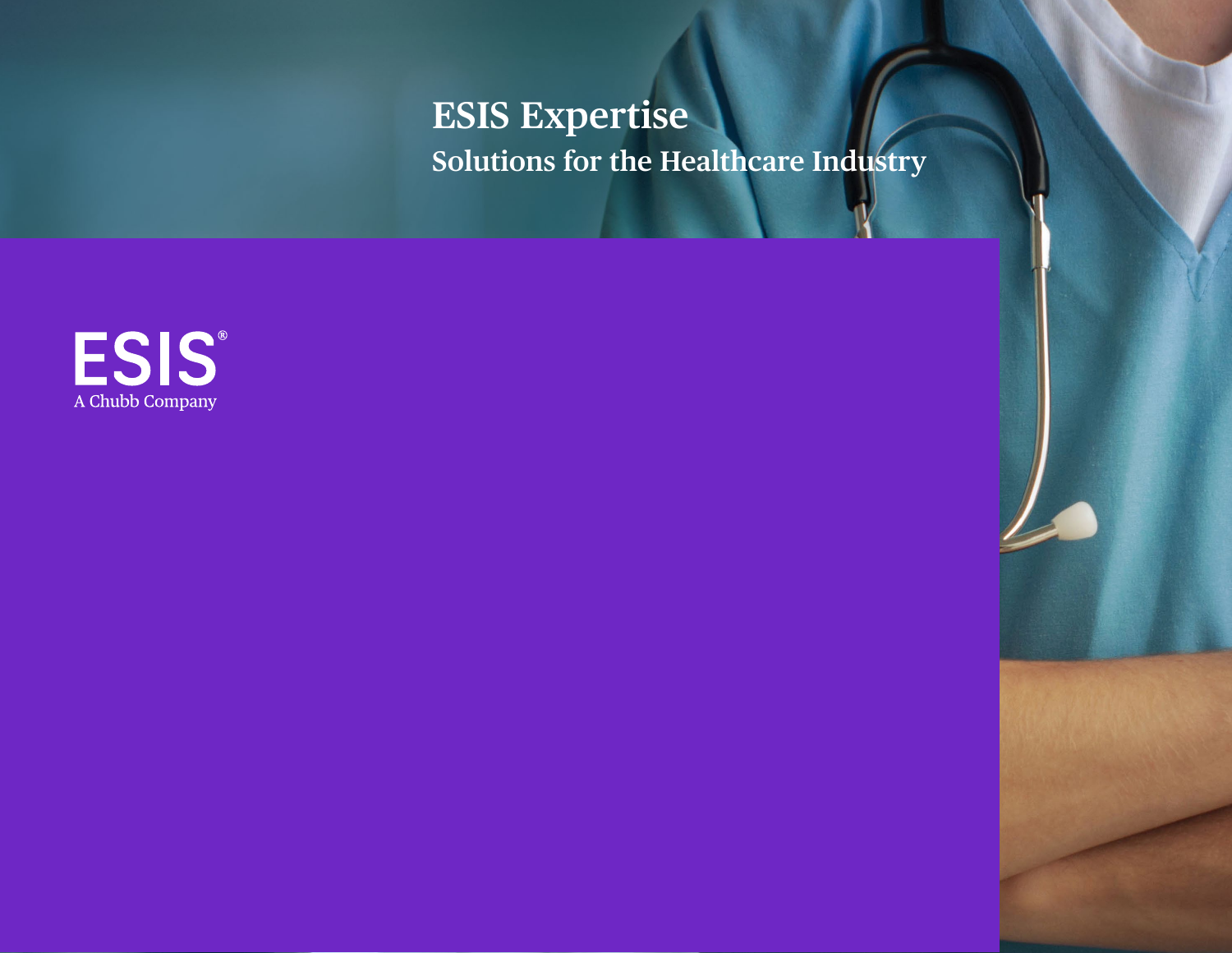ESIS' specialized healthcare industry practice leverages our knowledge and expertise to ensure that we provide customized claim management solutions that help deliver exceptional results.



ESIS understands that healthcare risk managers face specific challenges and exposures. Whether your employees are working with equipment, lifting patients, performing tasks that involve sitting/standing at work stations for long periods of time, or traveling to doctor's offices and other healthcare facilities, it is important to ensure that your staff members are educated on specific measures that can help reduce liability exposure and workers compensation claims. In the event of an injury, returning to good health and work as efficiently as possible is essential.

Our experience in managing these specific injuries, combined with our proven ability to deliver positive results, is among our many differentiators. We harness our expertise to customize our medical management approach, as well as our pre- and post-loss risk management services, to help foster growth, success, and profitability for our healthcare customers.

ESIS' pre-loss safety/risk control consulting is aimed at targeting the primary loss issues associated with the healthcare industry. Our risk control team, ESIS Health, Safety and Environmental (HSE), is a leading provider of risk control consulting and compliance services.

Our approach to claims management is viewed by our clients as a true partnership. ESIS collaborates with you to provide specific direction and guidance regarding the management of your program. The quality of our adjusters and their ability to interact with your employees is the key to achieving positive outcomes.

ESIS' return-to-work strategies are customized for each of our clients. Employees in your industry are prone to several different types of ailments, such as:

- Strains and sprains
- Slips, trips, and falls
- Musculoskeletal- and repetitive motion-related injuries
- Continual trauma
- Possible blood-borne illnesses

We utilize the necessary tools to help facilitate safe, healthy, and fast return-to-work. Our specialized customer advocacy approach offers clients many benefits, including:

- An advocate to set expectations, provide guidance and support, and manage return-to-work in a timely manner
- Representatives, supervisors, and partnership leaders who work with you to determine internal opportunities for navigating lost time return-to-work processes
- Various resources and tools to facilitate return-towork and assist with helping our clients save money, increase productivity, boost morale, and reinforce a positive work environment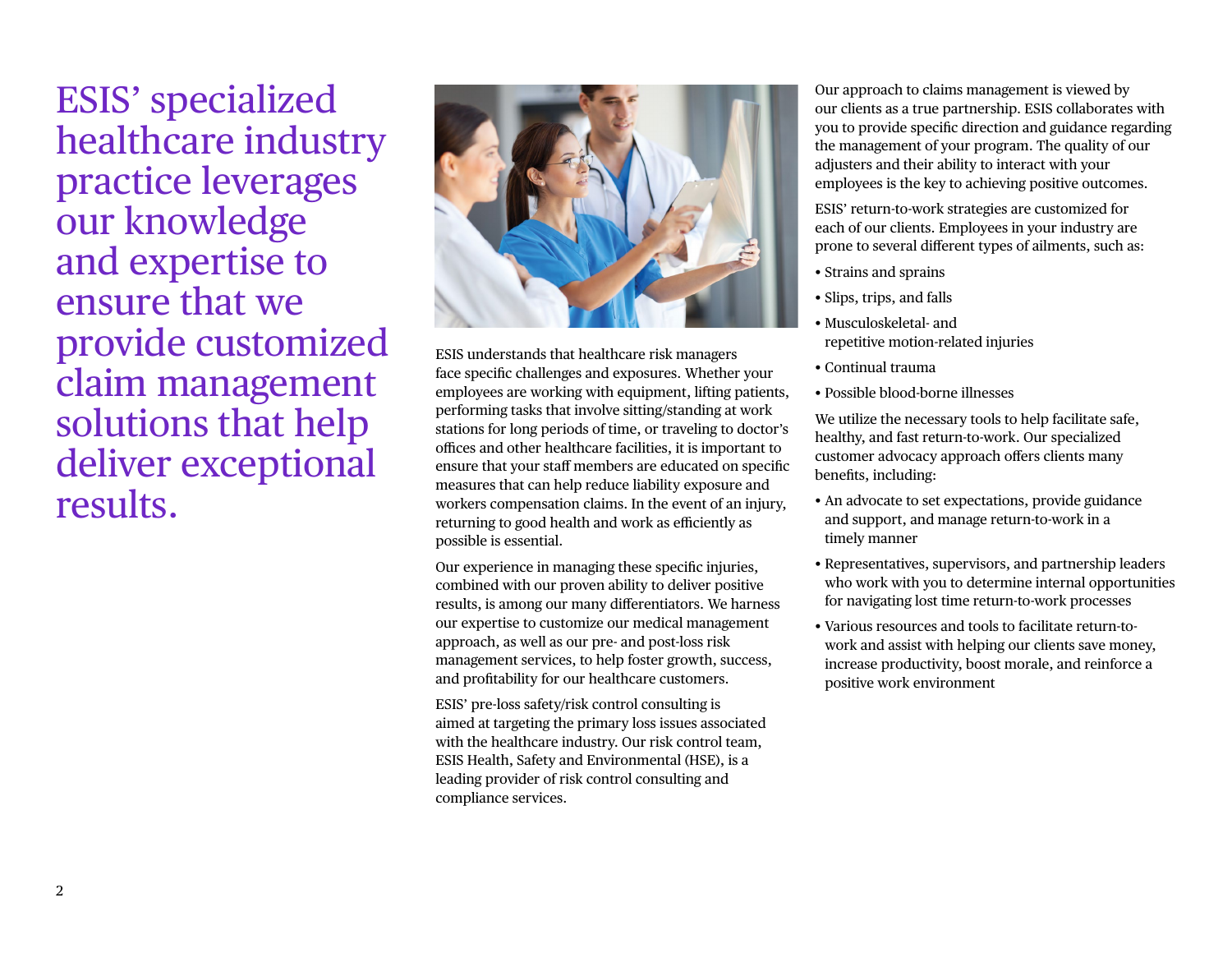

We utilize the necessary tools to help facilitate safe, healthy, and fast return-to-work.

## **Achieving Results**

ESIS has helped our healthcare industry clients achieve significant results year-after-year. Some examples include the following:

- Average incurred on indemnity claims **decreased by 26 percent**
- Average temporary total disability days **decreased by 66 percent**
- Total incurred for all indemnity claims **decreased by 56 percent**

## **Contact Us**

To learn more about how ESIS can help you achieve your risk management goals, contact us or visit [www.esis.com](http://www.esis.com).